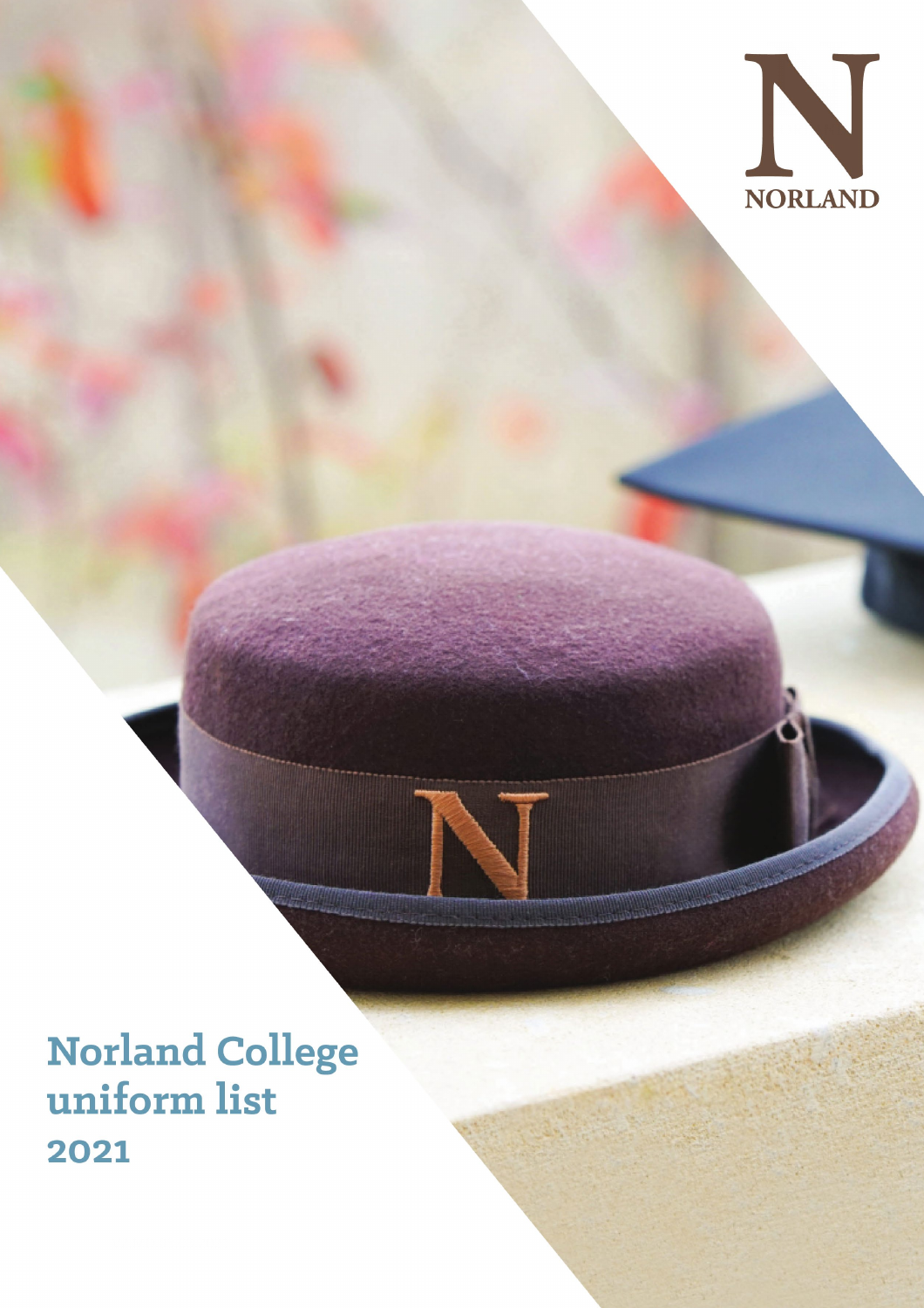

## **Norland College uniform list 2021**

The Norland uniform is iconic and represents over 129 years of tradition and quality. When you wear the Norland uniform, you are demonstrating that you are training to offer the highest quality in care and learning for babies and young children. You are a highly visible representative of Norland College and it is both an honour and a responsibility to wear the uniform. Our uniform is supplied by schoolblazer.com. All uniform must be purchased from Schoolblazer, unless otherwise stated below.

## **Formal uniform**

| <b>New product</b>                              | <b>Price</b> | <b>New regulation</b>                |  |  |
|-------------------------------------------------|--------------|--------------------------------------|--|--|
| <b>Required by all students</b>                 |              |                                      |  |  |
| Bespoke Norland tweed, one button fitted jacket | £175         | Compulsory                           |  |  |
| or bespoke Norland tweed blazer                 |              |                                      |  |  |
| Brown Stormtex trench coat with bespoke         | £100         | Compulsory                           |  |  |
| jacquard lining                                 |              |                                      |  |  |
| White gloves                                    | £8           | Compulsory                           |  |  |
| Brown gloves                                    | £10.40       | Compulsory                           |  |  |
| <b>Dress option</b>                             |              |                                      |  |  |
| Beige crested dress                             | £69          | Compulsory unless choosing the       |  |  |
|                                                 |              | separates option                     |  |  |
| Brown crested felt hat                          | £48.50       | Compulsory with dress option         |  |  |
| Separates option                                |              |                                      |  |  |
| Cotton, white, button to neck, crested blouse   | £31.50       | Compulsory unless choosing the dress |  |  |
| (2pk) or cotton, white, crested shirt (2pk)     |              | option                               |  |  |
| Sand 'sorona' fabric, flat fronted trousers or  | £42          | Compulsory unless choosing the dress |  |  |
| 'classic fit' style with belt loops             |              | option. May be bought from           |  |  |
|                                                 |              | Schoolblazer or sourced elsewhere    |  |  |
| Norland tie                                     | £10.50       | Compulsory unless choosing the dress |  |  |
|                                                 |              | option                               |  |  |
| <b>Other items</b>                              |              |                                      |  |  |
| Brown cotton acrylic crested cardigan           | £31          | Optional                             |  |  |
| Brown 70 denier opaque tights (2 pack)          | £7.20        | Compulsory with dress option for     |  |  |
|                                                 |              | winter but may be sourced elsewhere  |  |  |
| Skin coloured tights                            | N/A          | Compulsory with dress option for     |  |  |
|                                                 |              | summer. Not available to purchase    |  |  |
|                                                 |              | from Schoolblazer                    |  |  |
| Norland crested umbrella                        | £31          | Optional                             |  |  |
| Brown knitted scarf                             | £23          | Optional                             |  |  |

# **Practical uniform**

| <b>Product</b>                                         | <b>Price</b> | <b>New regulation</b>         |
|--------------------------------------------------------|--------------|-------------------------------|
| Practical jacket                                       | £63          | Compulsory                    |
| Navy crested cotton/acrylic v neck                     | £31.50       | Compulsory                    |
| Crested polo                                           | £17          | Compulsory                    |
| Navy 'classic fit' trousers or navy 'classic fit' suit | £40          | Compulsory but may be sourced |
| trousers                                               |              | elsewhere                     |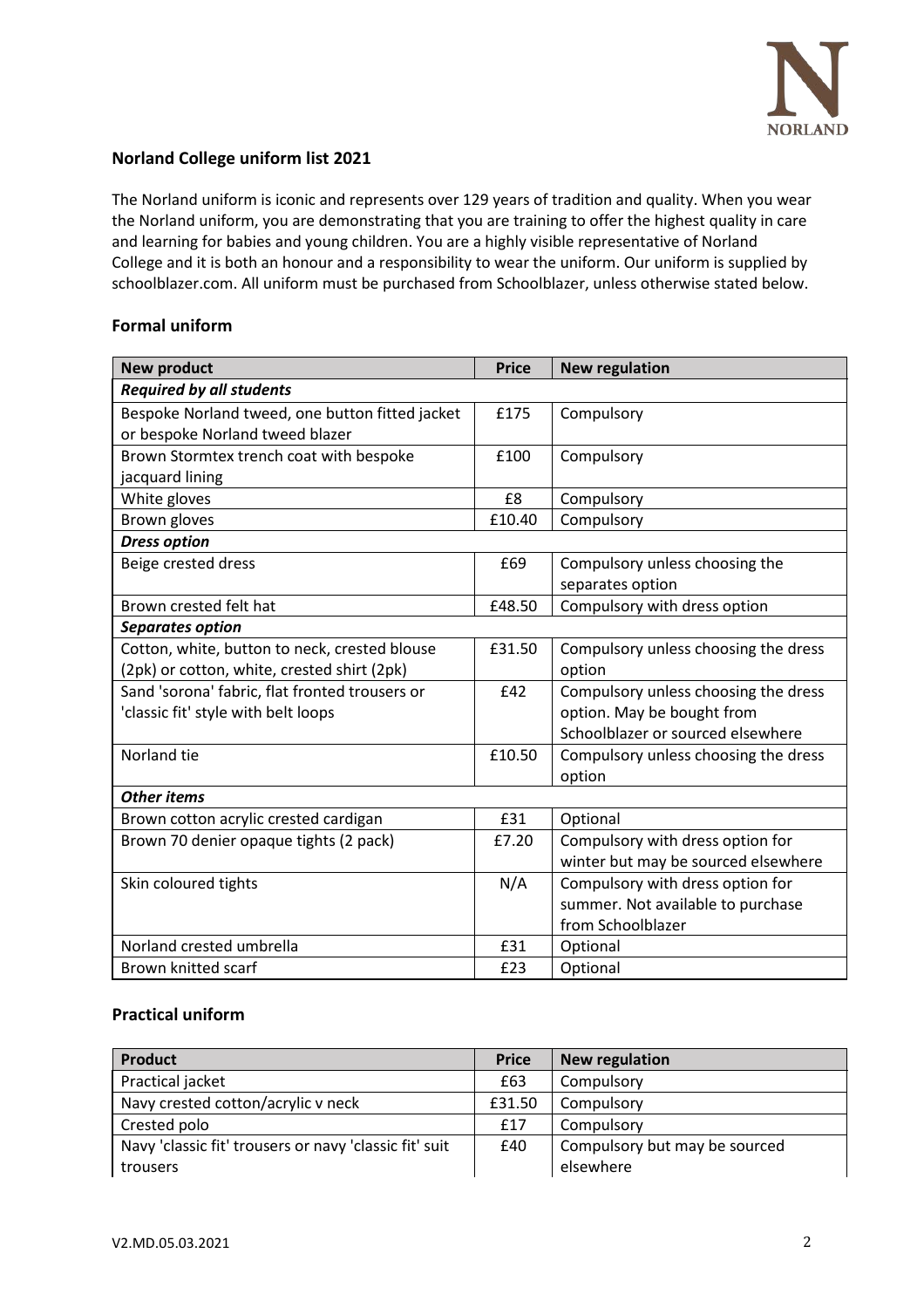

| Navy crested baseball cap | £12.20 | Optional   |
|---------------------------|--------|------------|
| Navy crested beanie       | £11.20 | Optional   |
| Navy crested ear warmers  | £8     | Optional   |
| White crested apron       | £13.90 | Compulsory |
| Navy crested apron        | £13.90 | Compulsory |
| Navy crested fleece scarf | £15.20 | Optional   |

**Please note the items where it is optional to purchase from Schoolblazer or an alternative retailer. If you decide to purchase your formal or practical trousers from an alternative retailer, they must be straight leg smart trousers, like the ones shown on the Schoolblazer website. Practical trousers must be navy and formal trousers must be sand coloured. They must not be tight skinny trousers. If you are unsure, please email admissions@norland.ac.uk.**

### **Shoes or ankle boots**

Shoes or ankle boots must be dark brown or dark tan, flat/very low heel, leather or vegan equivalent, smart. They do not have to be lace-ups but they must not slip off your feet. Trainers, sandals, flip flops, etc. are not allowed. Please note, these shoes are worn for both formal and practical uniform. Here are some examples of shoes and boots that would be permitted:



#### **Ordering**

You are expected to have your complete formal and practical uniform for your first day at Norland. It is very important that you allow time for any alterations that you may need to make to the individual garments in order to ensure they fit correctly. Please note that the garments are not made to measure and there may well be some additional expense if alterations are needed to the length of sleeves, trousers and/or hems. You can order your uniform from now. If you have a conditional offer, please do not remove the tags from the garments or dispose of the original packaging until your place has been confirmed, after your results are released in the middle of August. Our uniform suppliers have confirmed that as long as uniform is returned in its original packaging with all tags in place, a full refund can be obtained, if necessary. Do not make any alterations to the uniform until your place is confirmed.